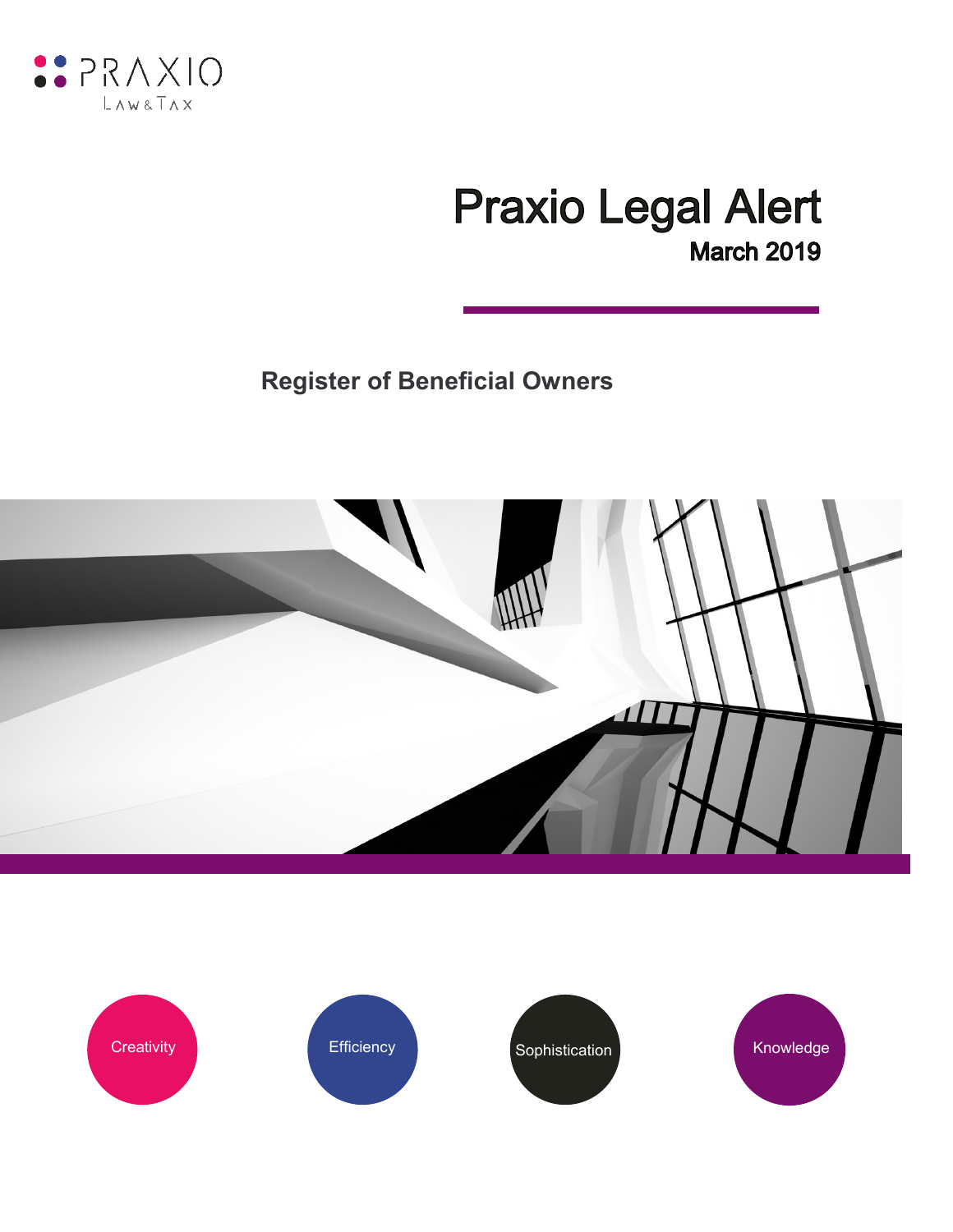

On 18th December 2018, the Luxembourg Parliament adopted the draft bill n°7217 (the "**RBE Law**") providing for the establishment of a register of beneficial owners ("**RBE**"). The law entered into force on **1 st March 2019** and concerned entities have until 1<sup>st</sup> September to comply with its provisions. A Circular number LBR 19/01 was adopted on 25<sup>th</sup> **February** bringing practical information.

## **RBE Register**

Pursuant to the IV and V AML Directive, Luxembourg adopted a central register in which ultimate beneficial owners ("UBO"s) of concerned entities registered with the RCS shall be identified.

Most of the Luxembourg entities registered with the RCS are concerned. It applies to all Luxembourg civil and commercial companies including limited liability companies (S.à r.l.), joint-stock companies (S.A.), common limited partnership (S.C.S.) and partnerships limited by shares (S.C.A.). The RBE requirement to register does not apply to (European) economic interests groupings, Luxembourg branches of foreign entities and certain types of entities which are in fact rarely used in Luxembourg, including temporary commercial companies (sociétés commerciales momentanées) and to participation commercial companies (sociétés commerciales en participation).

#### **Who is UBO?**

A UBO is a natural person who ultimately owns or controls the legal entity and/or natural persons on whose behalf a transaction is executed or the business relationship is entered into. Natural persons behind intermediaries also qualify as UBOs.

In the case of companies, this includes any natural person who ultimately owns or controls the company through direct or indirect ownership of a sufficient percentage of the shares or voting rights or ownership interest in that company, including through bearer shareholdings, or through control via other means. A person may be considered as a UBO based on the ownership criterion and/or on the control criterion.

A direct or indirect shareholding of more than 25% held by a natural person in a Luxembourg company is an indication that the ownership criterion is met. This does not mean that a person ho owns a shareholding of 25% or less is automatically not a UBO, since that person may exercise actual control via other means.

A case by case analysis is then needed to determine who is UBO.

This does not mean that a person who owns a shareholding of 25% or less is automatically not a UBO, since that person may exercise actual control via other means. A case by case analysis is then needed to determine who is UBO.

If, after having exhausted all possible means and provided there are no grounds for suspicion, no UBO can be identified, or if there is any doubt whether the persons identified are UBOs, information has to be provided with respect to the natural person(s) holding the position of senior management official (*dirigeant principal*).

#### **What must be registered?**

- First and last name of UBO;
- Nationality;
- Date and place of birth;
- Country of residence;
- Private or professional address;
- Identification number for the individuals registered in the Luxembourg Register of natural persons (or for nonresident individuals their national identification number, e.g. the number of the ID card or the matricule); and
- Nature of UBO's interest and its extent.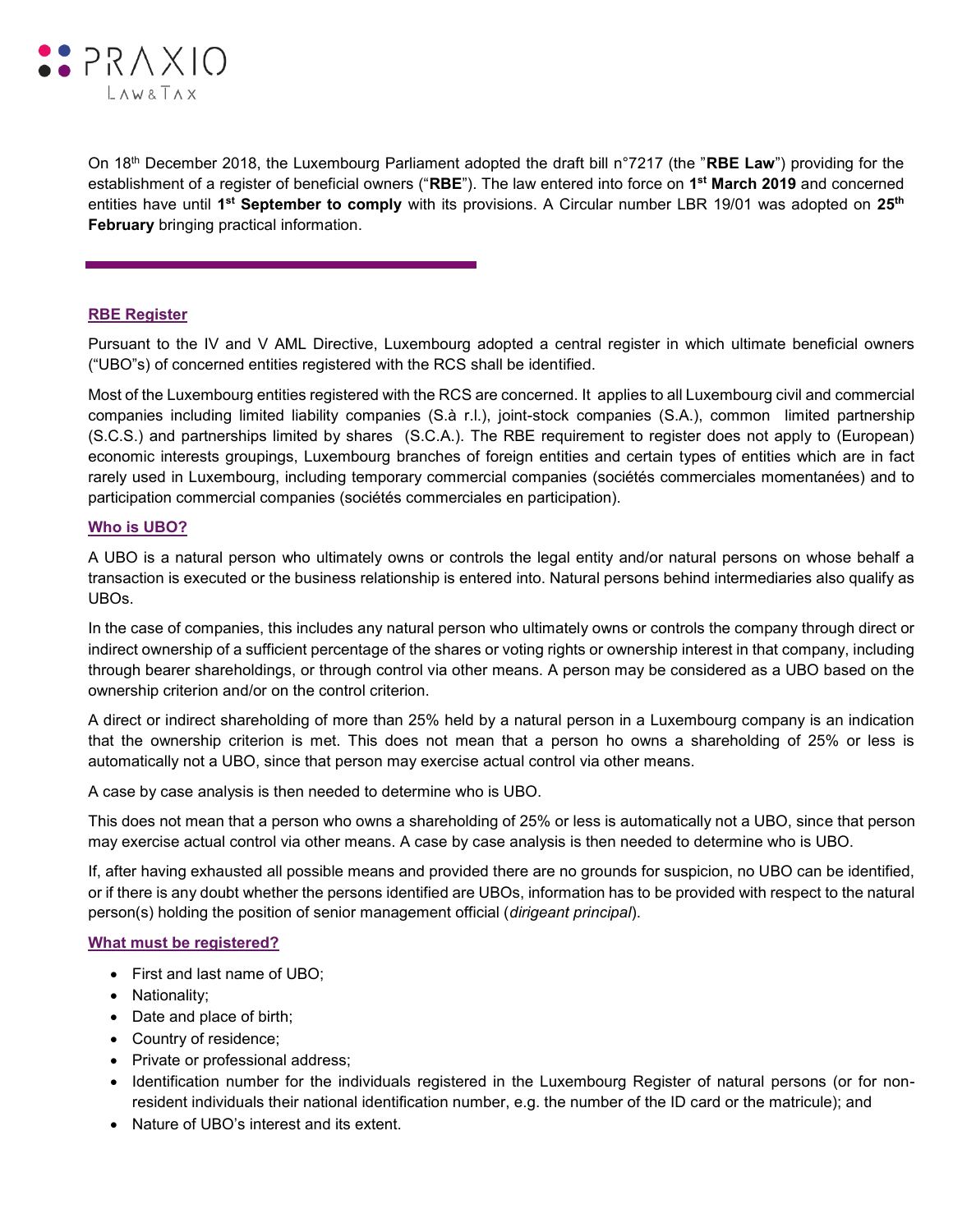

# **Exception**

Listed Companies must only file the name of the regulated market on which their securities are admitted to trading.

What are the obligations to which Luxembourg entities will be subject?

The registration must be done electronically via www.lbr.lu. It shall include supporting documents that will not be available for consultation.

Luxembourg entities will have to collect information, file it with the RBE, keep it up to date and disclose to national authorities upon request.

## **When shall registration take place?**

The registration should have place within one month following the moment when the concerned entities have become or should have become aware of the event or circumstances requiring the registration with the RBE.

The information will be kept in the RBE during a period of five years after the date on which the relevant Luxembourg entity has been deregistered from the RCS.

The registration fees are 15  $\epsilon$ . However, the subscriptions made until the end of the transition period (1st September 2019) are free of charge.

# **Which information will be available to the public?**

Any person will have a right to access such information (except for the exact private or professional address and identification number of the UBOs) without having to demonstrate a legitimate interest. This results from the 5th EU antimoney laundering Directive, which was adopted in May 2018 and partially implemented in Luxembourg through the RBE Law. The information will be freely available via www.lbr.lu.

However, a Luxembourg company required to file information with the RBE may request that access to such information be limited exclusively to the national authorities (for instance the Luxembourg tax authorities), credit and financial institutions, as well as notaries acting in their professional capacity. Such request must be duly motivated and addressed to the RBE manager (the Luxembourg Business Registers which also maintains the RCS). The limitation of access will be granted only in exceptional circumstances, where access to information available in the RBE could expose the UBO in question to a disproportionate risk, a risk of fraud, kidnapping, blackmail, violence, intimidation, or in case the UBO is either a minor or legally incapable.

Luxembourg professionals such as lawyers and banks will have 30 days to notify to the RBE manager if they determine that information filed in the register is incomplete or erroneous.

#### **What are the legal consequences of infringements?**

Failure to comply with the obligations specified in the RBE Law, is subject to a fine between EUR 1,250 to EUR 1,250,000 for legal entities and their representatives, as well as for the UBO who has failed to provide all necessary information to the concerned entity.

#### *Registre des Fiducies*

An upcoming law establishing a register for UBO of fiduciary arrangements is yet to be finalised ( the draft law n°7216B). Such registre des fiducies is subject to largely the same regime as the RBE. Fiduciary agents (such as trust companies) subject to any fiduciary arrangements need to obtain, hold, keep up-to-date and upload information in the registre des fiducies.

According to the bill of law of August 2018, the information to be filed must comprise:

- the identity of the principal (settlor);
- $\bullet$  the fiduciary agent(s);
- $\bullet$  the protector (if any);
- the beneficiaries; and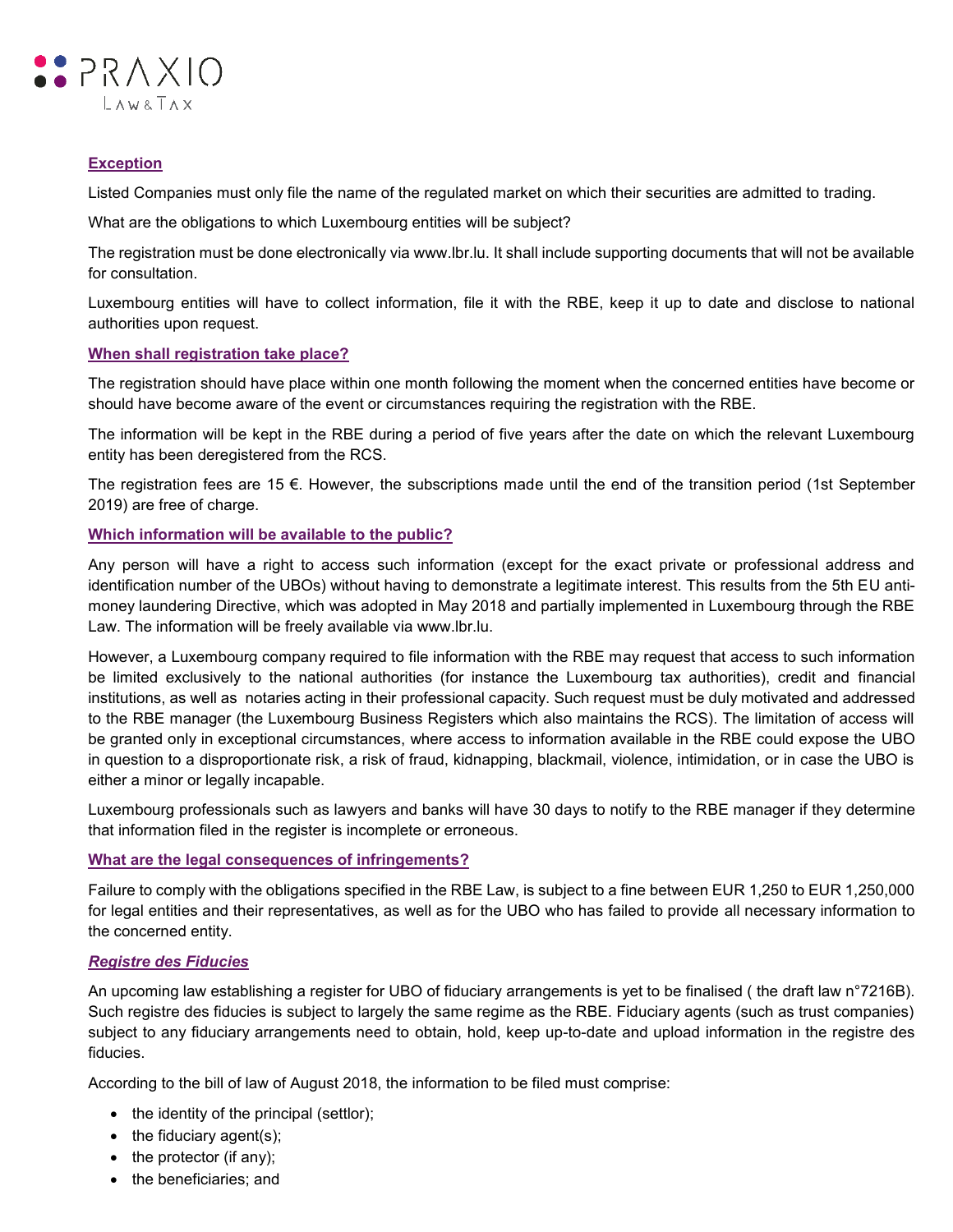

any other natural person exercising effective control over the fiduciary arrangement.

As an alternative to the identification of each beneficiary on an individual basis, it is possible to identify a class of beneficiaries.

The authorities (the CSSF and administration de l'enregistrement et des domaines) supervise the performance of these new requirements for fiduciary agents and may impose administrative sanctions, including a fine or a temporary prohibition on exercising a professional activity.